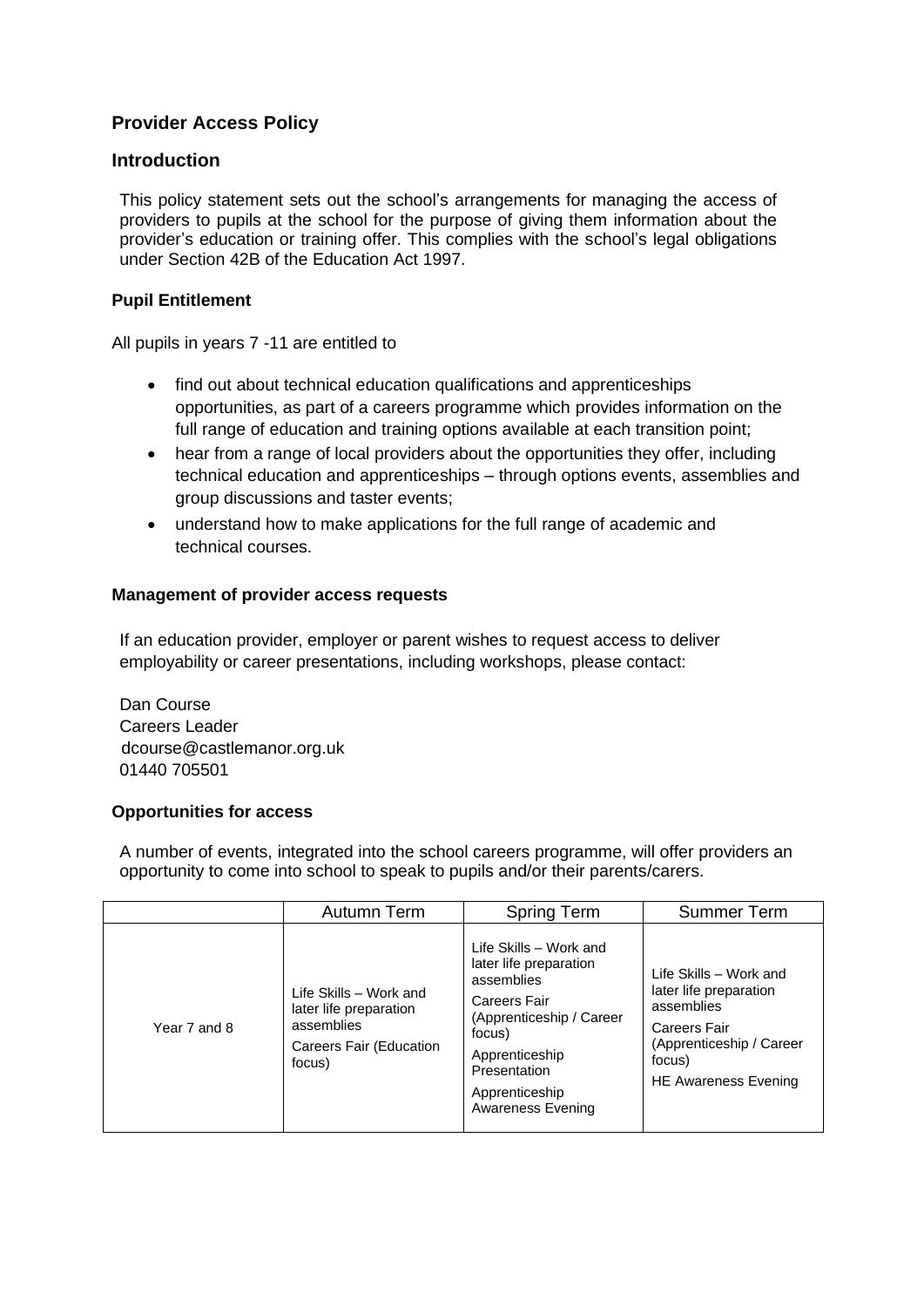|         | Autumn Term                                                                                                                                                                          | <b>Spring Term</b>                                                                                                                                                                                                                                    | <b>Summer Term</b>                                                                                                                                         |
|---------|--------------------------------------------------------------------------------------------------------------------------------------------------------------------------------------|-------------------------------------------------------------------------------------------------------------------------------------------------------------------------------------------------------------------------------------------------------|------------------------------------------------------------------------------------------------------------------------------------------------------------|
| Year 9  | Life Skills - Work and<br>later life preparation<br>assemblies<br><b>Technical Colleges</b><br>Careers Fair (Education<br>focus)                                                     | Life Skills - Work and<br>later life preparation<br>assemblies<br>Careers Fair<br>(Apprenticeship / Career<br>focus)<br>Key Stage 4 Options<br><b>HE Presentation</b><br>Apprenticeship<br>Presentation<br>Apprenticeship<br><b>Awareness Evening</b> | Life Skills - Work and<br>later life preparation<br>assemblies<br><b>Careers Fair</b><br>(Apprenticeship / Career<br>focus)<br><b>HE Awareness Evening</b> |
| Year 10 | Life Skills - Work and<br>later life preparation<br>assemblies<br>Careers Fair (Education<br>focus)<br>Post-16 Options Evening                                                       | Life Skills - Work and<br>later life preparation<br>assemblies<br>Careers Fair<br>(Apprenticeship / Career<br>focus)<br><b>HE Presentation</b><br>Apprenticeship<br>Presentation<br>Apprenticeship<br><b>Awareness Evening</b>                        | Life Skills - Work and<br>later life preparation<br>assemblies<br>Careers Fair (Career<br>focus)<br>Post-16 Presentations<br><b>HE Awareness Evening</b>   |
| Year 11 | Life Skills - Work and<br>later life preparation<br><b>Event for Technical</b><br>Colleges<br>Careers Fair (Education<br>focus)<br>Post-16 Options Evening<br><b>HE Presentation</b> | Life Skills - Work and<br>later life preparation<br>assemblies<br>Careers Fair<br>(Apprenticeship / Career<br>focus)<br>Apprenticeship<br>Presentation<br>Apprenticeship Workshop<br>Apprenticeship<br>Awareness Evening                              |                                                                                                                                                            |

Please speak to Dan Course (Careers Leader) to identify the most suitable opportunity for you.

## **Premises and facilities**

The academy will make the main hall, drama studio, PLC, classrooms or private meeting rooms available for discussions between the provider and students, as appropriate to the activity. The academy will also make available AV and other specialist equipment to support provider presentations. This will all be discussed and agreed in advance of the visit with Dan Course.

Any external equipment used to support the talk must be discussed with Dan Course for its suitability for Health and Safety purposes whilst also be PAT tested (should the equipment need an electricity supply).